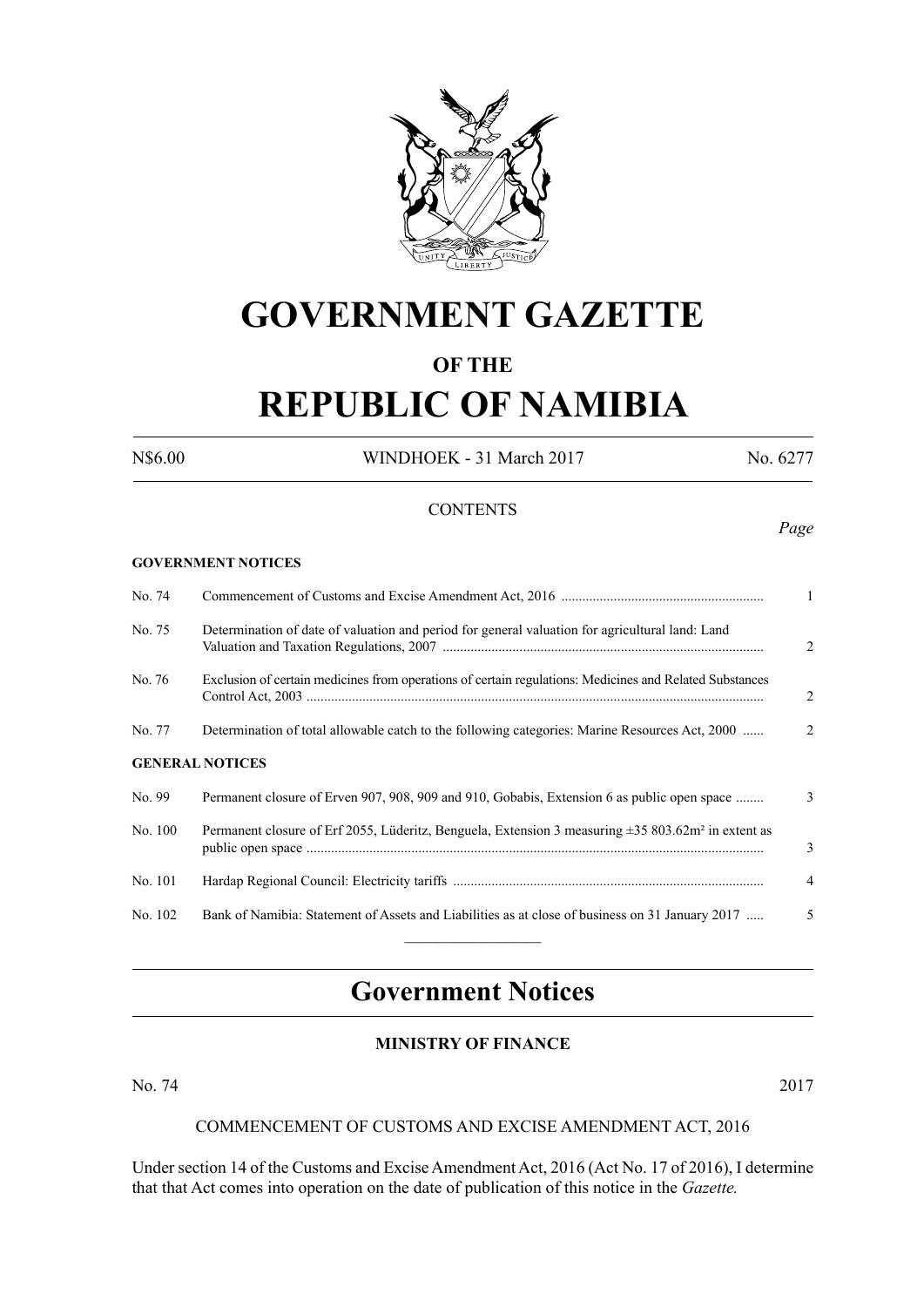# **C-H. G. Schlettwein MINISTER OF FINANCE** Windhoek, 6 March 2017

# **MINISTRY OF LAND REFORM**

 $\overline{\phantom{a}}$  , where  $\overline{\phantom{a}}$ 

No. 75 2017

DETERMINATION OF DATE OF VALUATION AND PERIOD FOR GENERAL VALUATION FOR AGRICULTURAL LAND: LAND VALUATION AND TAXATION REGULATIONS, 2007

In terms of subregulation (3) of regulation 3 of the Land Valuation and Taxation Regulations published under Government Notice No. 120 of 3 July 2007 read with subregulation (1)(a) of that regulation, I determine that -

- (a) the date of valuation is 1 April 2017; and
- (b) the period for the general valuation of all agricultural land is from 1 April 2017 to 31 December 2017.

## **U. Nujoma MINISTER OF LAND REFORM** Windhoek, 22 March 2017

# **MINISTRY OF HEALTH AND SOCIAL SERVICES**

 $\overline{\phantom{a}}$  , where  $\overline{\phantom{a}}$ 

No. 76 2017

## EXCLUSION OF CERTAIN MEDICINES FROM OPERATION OF CERTAIN REGULATIONS: MEDICINES AND RELATED SUBSTANCES CONTROL ACT, 2003

Under section 45(1) of the Medicines and Related Substances Control Act, 2003 (Act No. 13 of 2003), after consultation with the Namibia Medicine Regulatory Council, I exclude the medicines in Schedule 0, 1, 2, 3 and 4 of Government Notice No. 180 of 25 July 2008 from the operation of the following regulations, published under Government Notice No. 178 of 25 July 2008, for a period of 6 months starting from 1 January 2017:

- 1.  $11(1)(b)$  and  $(1)$
- 2.  $12(1)(a)$  and (w)
- 3.  $13(1)(a)$  and (j)
- 4.  $14(1)(c)$  and  $(1)$
- 5.  $15(1)(a)$  and  $(n)$

## **B. Haufiku Minister of Health and Social Services**

## **MINISTRY OF FISHERIES AND MARINE RESOURCES**

 $\frac{1}{2}$ 

No. 77 2017

#### DETERMINATION OF TOTAL ALLOWABLE CATCH TO THE FOLLOWING CATEGORIES; MARINE RESOURCES ACT, 2000

In terms of section 38 of the Marine Resources Act, 2000 (Act No. 27 of 2000) and having requested the advice from the Marine Resources Advisory Council, I determine that the total allowable catch for the year 2017 fishing season into the categories as indicated in the Schedule.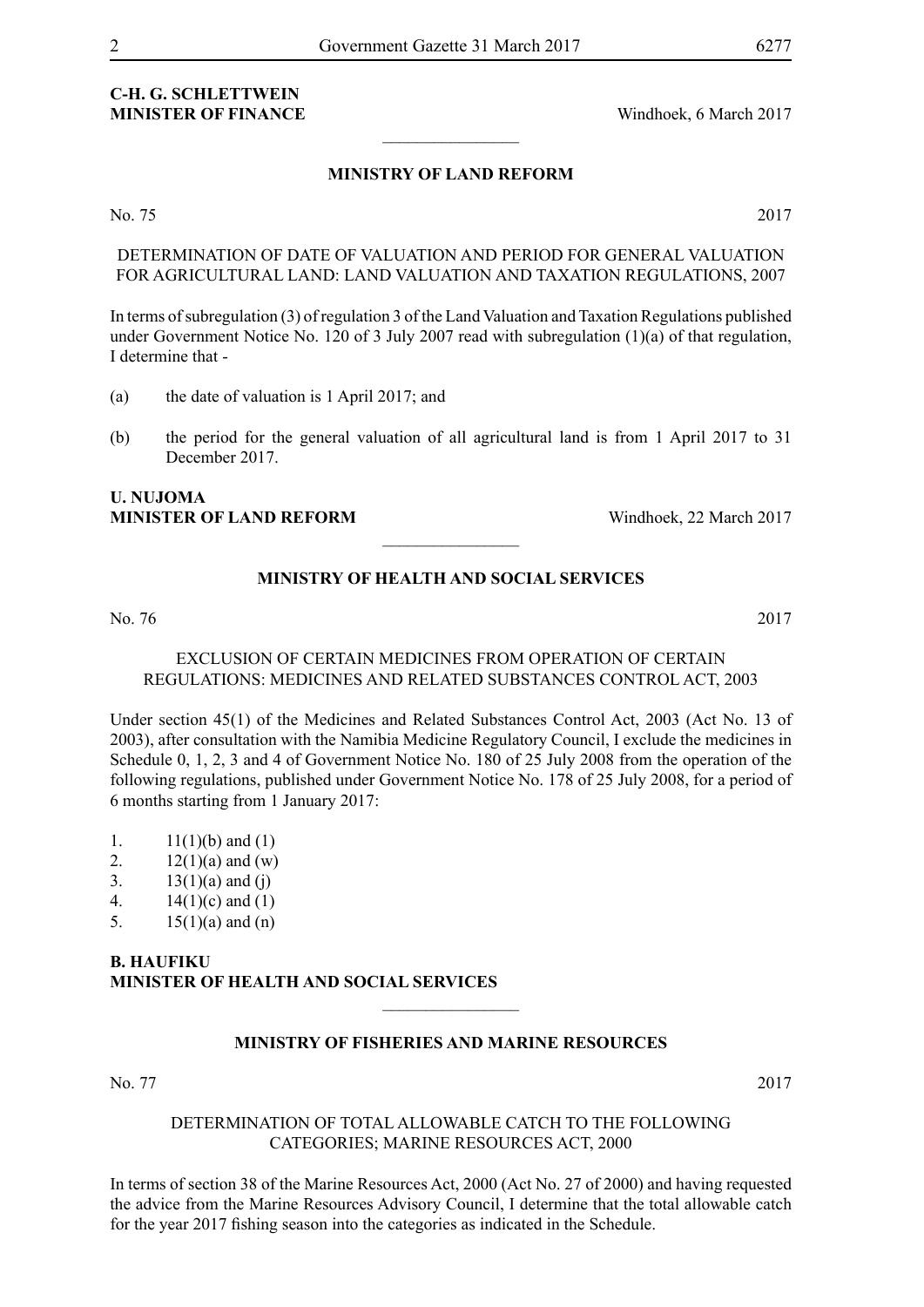# **B. Esau Minister of Fisheries and Marine Resources** Windhoek, 7 March 2017

# **SCHEDULE**

| <b>Species</b> | <b>Total Allowable</b><br>Catch 01/01/2017 -<br>31/12/2017 | Commercial<br><b>Harvesting</b> | <b>Non-Commercial</b><br><b>Harvesting</b> | <b>Reserve</b> |
|----------------|------------------------------------------------------------|---------------------------------|--------------------------------------------|----------------|
| Horse Mackerel | 340 000 mt                                                 | 100 000 mt                      | 40 000 mt                                  | 200 000 mt     |
| Crab           | 3446 mt                                                    | 1033.80 mt                      | 0 <sub>mt</sub>                            | 2412.20 mt     |
|                |                                                            |                                 |                                            |                |

# **General Notices**

No. 99 2017

#### PERMANENT CLOSURE OF ERVEN 907, 908, 909 AND 910, GOBABIS, EXTENSION 6 AS PUBLIC OPEN SPACE

Notice is hereby given in terms of Article  $50(1)(a)(ii)$  of the Local Authorities Act, 1992 (Act No. 23 of 1992) that the Municipality of Gobabis proposes to close permanently the under mentioned portions as indicated on the locality plan, which lies for inspection during office hours at the office of Urban Policy, Room 519, Municipal Offices, Independence Avenue.

#### ERVEN 907, 908, 909 AND 910, GOBABIS, EXTENSION 6 AS 'PUBLIC OPEN SPACE'

Objections to the proposed closing are to be served on the Secretary: Townships Board, Private Bag 13289, and the Chief Executive Officer, P.O. Box 33, Gobabis, within 14 days after the appearance of this notice in accordance with Article  $50(3)(a)(iv)$  of the above Act.

 $\overline{\phantom{a}}$  , where  $\overline{\phantom{a}}$ 

No. 100 2017

### PERMANENT CLOSURE OF ERF 2055, LÜDERITZ, BENGUELA, EXTENSION 3 MEASURING ±35 803.62M2 IN EXTENT AS PUBLIC OPEN SPACE

Notice is hereby given in terms of Section  $50(3)(a)(ii)$  and Section  $50(3)(a)(iv)$  of the Local Authorities Act, 1992 (Act No. 23 of 1992), that the Lüderitz Town Council intends to permanently close Erf 2055, Benguela, Extension 3 measuring  $\pm 35803.62 \text{m}^2$  as a "Public Open Space". The proposed public open space closure is to enable the Lüderitz Town Council to plan and formalize a residential development comprising of 64 erven and an internal street network.

The locality map of Erf 2055, Benguela, Extension 3 lies open for inspection during normal office hours on the town planning notice board at the Lüderitz Town Council and SPC Office, 45 Feld Street, Windhoek.

#### PERMANENT CLOSURE OF ERF 2055, LÜDERITZ BENGUELA EXTENSION 3 MEASURING  $\pm$  35 803 62M2 IN EXTENT AS "PUBLIC OPEN SPACE"

Further take note that any person objecting against the proposed permanent closure as indicated above may lodge such objection together with the grounds thereof, with the Chief Executive Officer, Lüderitz Town Council and with the applicant (SPC) in writing on or before Thursday, 20th of April 2017.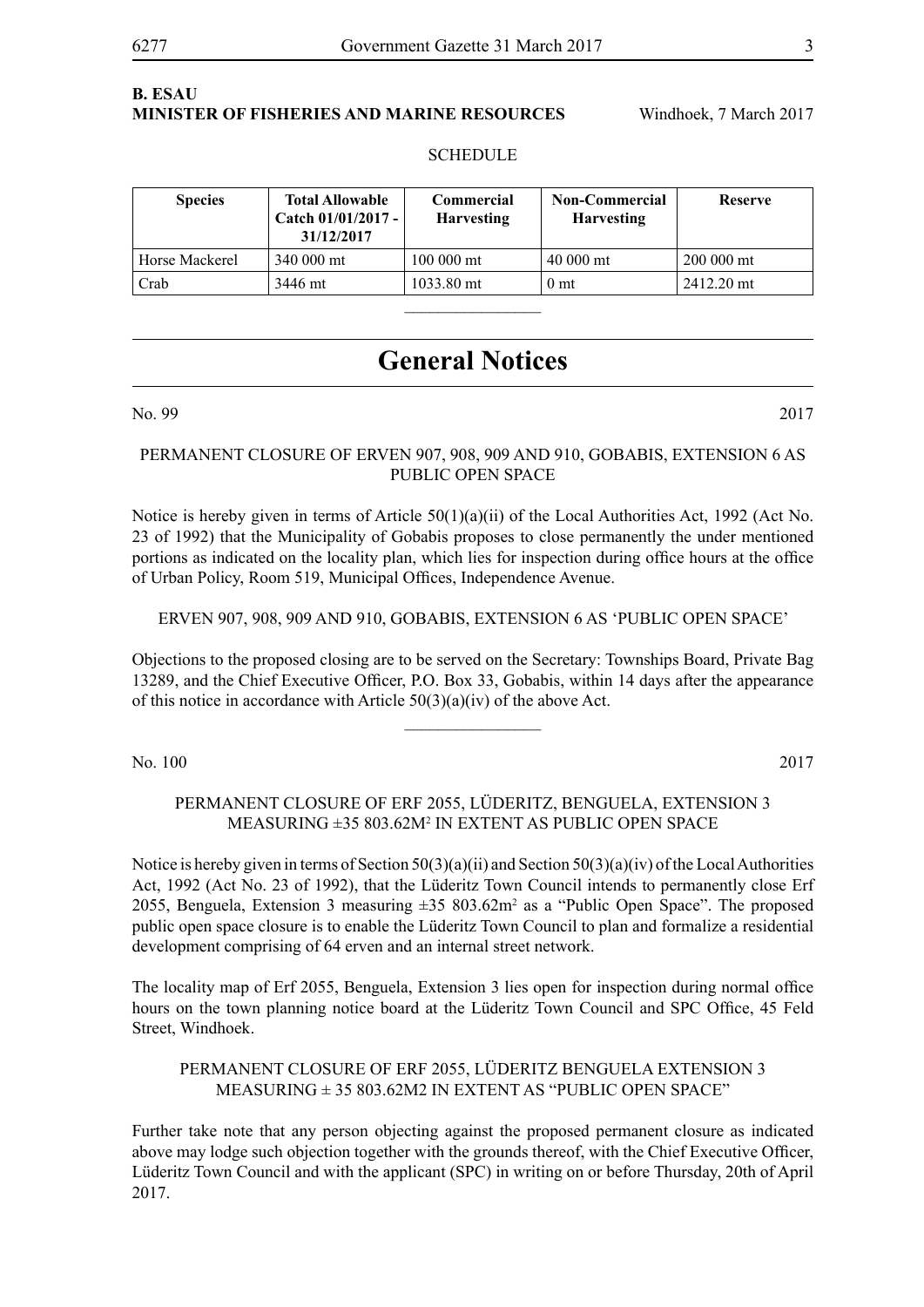# **Applicant: Stubenrauch Planning Consultants The Chief Executive Officer PO Box 11869 Lüderitz Town Council Windhoek PO Box 19 Tel: 061-251189 Lüderitz**

#### **HARDAP REGIONAL COUNCIL**

 $\overline{\phantom{a}}$  , where  $\overline{\phantom{a}}$ 

No. 101 2017

#### ELECTRICITY TARIFFS

The Hardap Regional Council, under Section 28(1)(nA) of the Regional Councils Act, 1992 (Act No. 22 of 1992) determined the new tariffs for electricity supply as set out in the schedule below and effective from 1 April 2017.

| <b>DESCRIPTION</b>                  | <b>APPROVED CHARGE</b> |  |  |  |  |
|-------------------------------------|------------------------|--|--|--|--|
| <b>PREPAYMENT METERS</b>            |                        |  |  |  |  |
| Unit Charge N\$/kWh                 | 1.8200                 |  |  |  |  |
| ECB Levy N\$/kWh                    | 0.0175                 |  |  |  |  |
| NEF Leve N\$/kWh                    | 0.0112                 |  |  |  |  |
| <b>BUSINESS SP</b>                  |                        |  |  |  |  |
| Unit Charge N\$/kWh                 | 1.8900                 |  |  |  |  |
| Capacity Charge N\$/kWh             | 7.43                   |  |  |  |  |
| ECB Lev N\$/kWh                     | 0.0175                 |  |  |  |  |
| NEF Le N\$/kWh                      | 00112                  |  |  |  |  |
| <b>BUSINESS TP</b>                  |                        |  |  |  |  |
| Unit Charge N\$/kWh                 | 1.8900                 |  |  |  |  |
| Capacity Charge N\$/kWh             | 22.28                  |  |  |  |  |
| ECB Levy N\$/kWh                    | 0.0175                 |  |  |  |  |
| NEF Levy N\$/kWh                    | 0.0112                 |  |  |  |  |
| <b>LARGE POWER USER</b>             |                        |  |  |  |  |
| Unit Charge N\$/kWh                 | 1.4700                 |  |  |  |  |
| Basic Charge N\$/Month              | 391.00                 |  |  |  |  |
| Maximum Demand Charge N\$/kValMonth | 229.50                 |  |  |  |  |
| ECB Levy N\$/kWh                    | 0.0175                 |  |  |  |  |
| NEF Levy N\$/kWh                    | 0.0112                 |  |  |  |  |

 $\frac{1}{2}$ 

#### **E. A. WAMBO CHAIRPERSON: HARDAP REGIONAL COUNCIL**